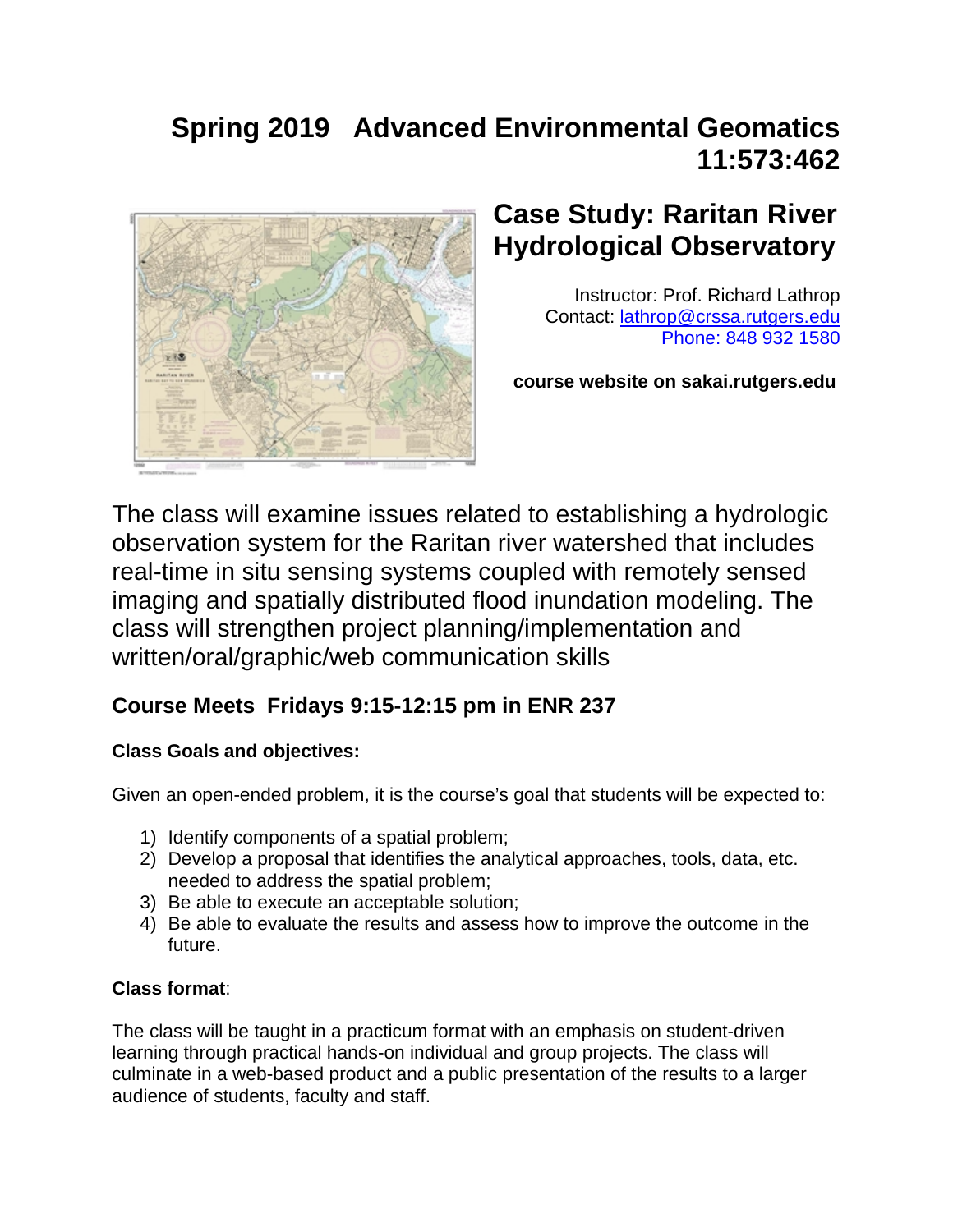### **Course Work/Grading**:

**Individual Project 1: Story Maps.** Each student will develop a story map based on State of the Raritan Vol 1 & 2. **Due date: Feb 8**

**Individual Project 2: Calibrating and running Flood Inundation Model.** Each student will be responsible for developing a flood inundation model using ArcModelBuilder and the HAND methodology. **Due date: Feb 22**

**Group Project 3: Drone Image Processing and Analysis.** Students will work in small groups to process and visualize drone imagery of the RU EcoPreserve. **Due date: Mar 8**

**Annotated Bibliography and Literature Review.** Each student will develop an annotated bibliography based on a topic selected from the UCGIS Body of Knowledge. https://www.ucgis.org/gis-t-body-of-knowledge **Due date: March 15**

**Team Project.** Each student will participate in one team project. **Due Date: May 9**

**1. Visualizing and Analysis of Ground-based LiDAR.** Each student will be responsible for integrating and extracting information from a LiDAR data set collected via boat on the Raritan River.

**2: Collect water quality data using underwater drone or in situ sensors.** Deploy underwater drone to acquire data of Raritan River in New Brunswick area.

**3: NJFloodMapper**. Pilot the development of real-time flood inundation application for NJFloodMapper.

**4: RRRTHO web page.** Design and develop an interactive web application for the Raritan River Hydrological Observatory (RRRTHO).

Deliverables:

- 1) Individual/group project reports outlining objectives, methods, and results.
- 2) Completed geospatial model/analysis outputs including documentation
- 3) Final report on class project in both hard-copy and web-based format
- 4) Public Presentation
- 5) Self-critique of your contributions to group and class projects

**Course Expectations**: In addition to completing the skills-building assignments, I expect that the class will undertake a rigorous investigation of the issues surrounding hydrological monitoring and spatially distributed watershed modeling. As a tangible outcome of the course, I expect the class to develop a professional quality web-based report and public presentation.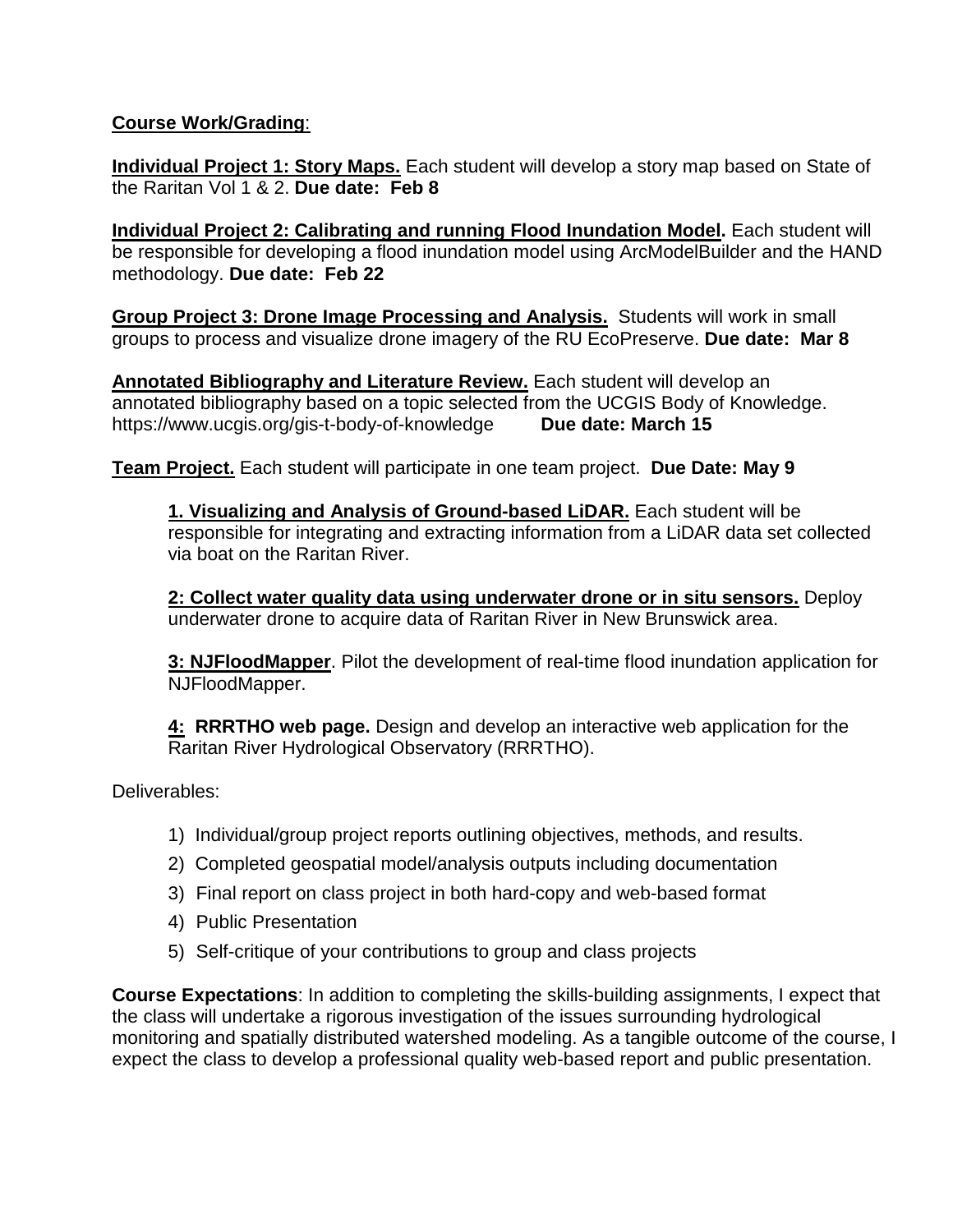I also expect that the students in the class will contribute not only to the course work, but also to the course itself. Specifically, students should participate actively in class discussions and decisions and provide guidance throughout the semester for the selection of speakers and topics.

### **Tentative Schedule**

Since the students are asked to help design the process and agenda for the semester, it is expected that THIS SCHEDULE WILL CHANGE.

| January 25       | Class logistics & Lecture: State of the Raritan<br>In-Class Workshop: Story Maps |
|------------------|----------------------------------------------------------------------------------|
|                  | https://learn.arcgis.com/en/projects/get-started-with-story-maps/                |
| Feb 1            | Basics of Watershed Modeling & ArcHydro Tools                                    |
|                  | In-Class Workshop: Flood Inundation Modeling                                     |
| Feb 8            | In-Class Workday: Flood Inundation Modeling                                      |
| Feb 15           | In-Class Workday: Flood Inundation Modeling                                      |
| Feb 22           | Photogrammetry using a Structure from Motion approach                            |
|                  | In-Class Workshop: Image processing of drone imagery                             |
| Mar 1            | In-Class WorkDay: Image processing of drone imagery                              |
| Mar 8            | In-Class WorkDay: Image processing of drone imagery                              |
| March 15         | <b>Discuss Class/Team Project</b>                                                |
| <b>Mar 22</b>    | <b>Spring Break</b>                                                              |
| <b>Mar 29</b>    | Class Project Work Day: Finalize topics and teams                                |
| <b>Mar 30</b>    | Boat trip on Raritan: Meet at Class of 1912 Boat House                           |
| Apr <sub>5</sub> | <b>Class Project Work Day</b>                                                    |
| Apr 12           | <b>Class Project Work Day</b>                                                    |
| Apr 19           | <b>Class Project Work Day</b>                                                    |
| Apr 26           | <b>Class Project Work Day</b>                                                    |
| May 3            | <b>Class Project Work Day</b>                                                    |
| May 9            | Final Presentation (1pm)                                                         |
|                  |                                                                                  |

**Readings**: The following is an initial list of readings with due date.

### January 25

McKibben. 2016. Smartest Lake on Earth Adirondack Life. 36-41.

StoryMaps <https://storymaps.arcgis.com/en/how-to/>

Storytelling with Maps: Workflows and Best Practices [https://www.esri.com/arcgis-blog/products/story-maps/mapping/how-to-make-a-story](https://www.esri.com/arcgis-blog/products/story-maps/mapping/how-to-make-a-story-map/)[map/](https://www.esri.com/arcgis-blog/products/story-maps/mapping/how-to-make-a-story-map/)

StoryMap App templates https://storymaps.arcgis.com/en/app-list/